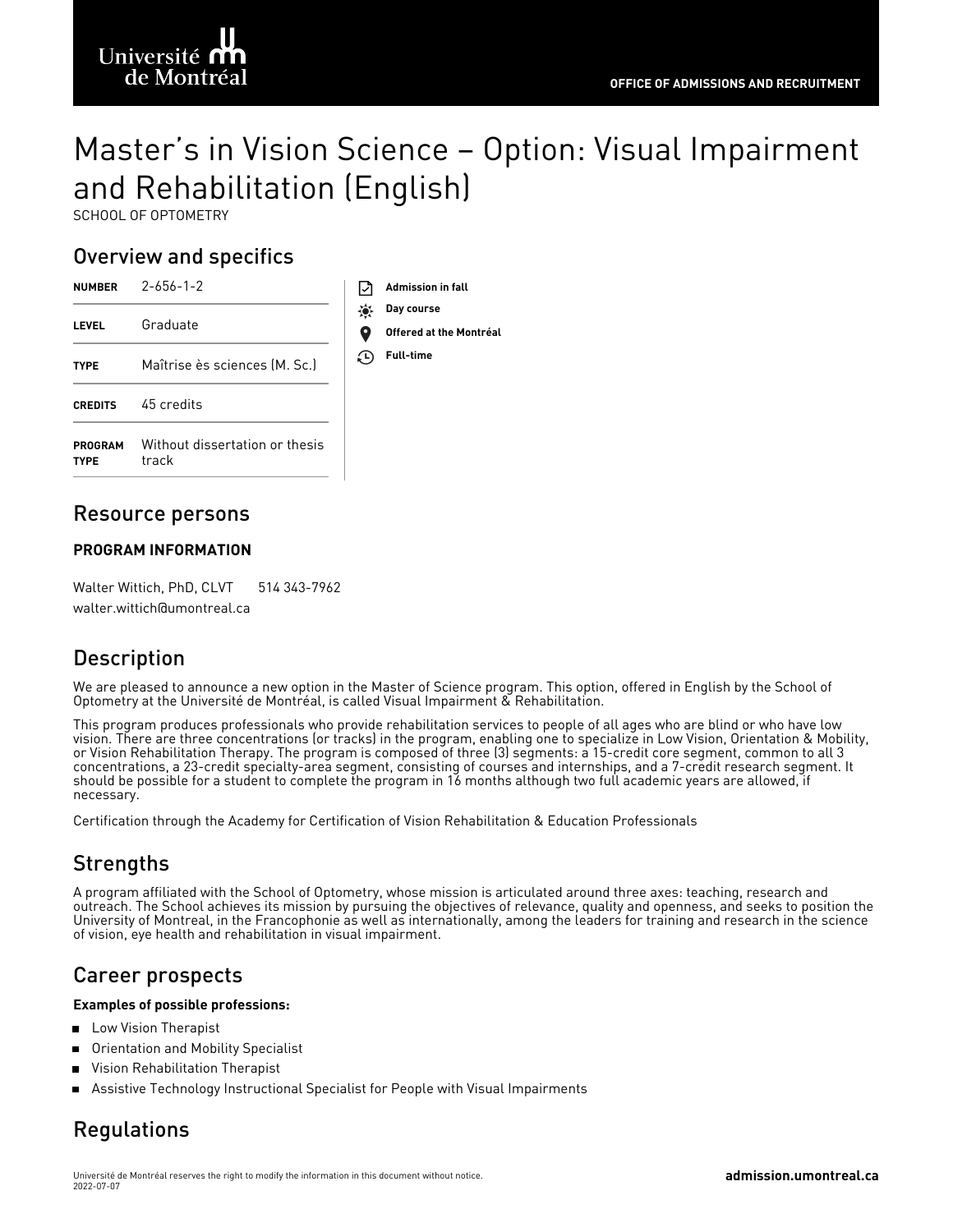Studies are governed by the Regulations of the Faculty of Graduate and Postdoctoral Studies and by the following provisions:

**1.1 Eligibility requirements** To be eligible for admission as a regular student to the M.Sc. (vision sciences) the candidate must:

#### **Option: Visual Impairment & Rehabilitation**

- satisfy the general admissions conditions (section XI) set out by the Regulations of the Faculty of Graduate and Postdoctoral  $\blacksquare$ **Studies**
- have completed an undergraduate degree, or its equivalent, in an area of study that adequately prepares one for the chosen graduate field
- have obtained a cumulative GPA at the undergraduate level of 3.0 out of 4.3 or equivalent

# Program structure (2-656-1-2)

The Masters is composed of 45 credits. It is offered under the option of Visual Impairment & Rehabilitation option (Segment 72) Legend: CR: Credit, SC: Schedule, D: Day, E: Evening

#### **SEGMENT 72 RELATING TO THE VISUAL IMPAIRMENT & REHABILITATION OPTION**

The credits in this option are distributed as follows : 22 compulsory credits, of which 5 are attributed to the completion of a directed research project, and 23 optional credits.

| <b>Block 72A</b>                                      |                                                                                                                                            |                   |                             | Compulsory - 15 credits                                                           |             |
|-------------------------------------------------------|--------------------------------------------------------------------------------------------------------------------------------------------|-------------------|-----------------------------|-----------------------------------------------------------------------------------|-------------|
| <b>COURSE</b>                                         | <b>TITLE</b>                                                                                                                               | <b>CRSC</b>       | <b>COURSE</b>               | <b>TITLE</b>                                                                      | <b>CRSC</b> |
| <b>IDV 6017</b><br><b>IDV 6020</b><br><b>IDV 6024</b> | Psychosocial Aspects of Visual Impairment<br><b>Functional Aspects of Visual Pathology</b><br>Rehabilitation Services in Visual Impairment | 3 E<br>3 D<br>3 D | IDV 6025<br><b>IDV 6038</b> | Visual Impairment & Related Disabilities<br>Visual Impairment Across the Lifespan | 3 E         |

|                  | <b>Block 72B1 Concentration Orientation &amp; Mobility</b> |             |                 | Optional - 23 credits                             |             |
|------------------|------------------------------------------------------------|-------------|-----------------|---------------------------------------------------|-------------|
| <b>COURSE</b>    | <b>TITLE</b>                                               | <b>CRSC</b> | <b>COURSE</b>   | <b>TITLE</b>                                      | <b>CRSC</b> |
| <b>IDV 6003</b>  | <b>Fundamentals of Orientation &amp; Mobility</b>          |             | <b>IDV 6016</b> | Low Vision & Mobility                             | 3 D         |
| <b>IDV 6004</b>  | Intervention Strategies in Orientation & Mobility          | 3 D         | <b>IDV 6031</b> | Assessment in Orientation & Mobility              |             |
| <b>IDV 6007A</b> | Internship in Orientation & Mobility 1                     |             | <b>IDV 6032</b> | Simulation & Techniques in Orientation & Mobility | -3          |
| IDV 6007B        | Internship in Orientation & Mobility 2                     |             |                 |                                                   |             |

|                  | <b>Block 72B2 Concentration Vision Rehabilitation Therapy</b> |              |                 |                                        | Optional - 23 credits |
|------------------|---------------------------------------------------------------|--------------|-----------------|----------------------------------------|-----------------------|
| <b>COURSE</b>    | <b>TITLE</b>                                                  | <b>CRSC</b>  | <b>COURSE</b>   | <b>TITLE</b>                           | <b>CRSC</b>           |
| <b>IDV 6015A</b> | Internship in Vision Rehabilitation Therapy 1                 |              | <b>IDV 6028</b> | Computer-based Assistive Technology I  |                       |
| <b>IDV 6015B</b> | Internship in Vision Rehabilitation Therapy 2                 | <sub>6</sub> | <b>IDV 6029</b> | Computer-based Assistive Technology II |                       |
| IDV 6026         | Assessment in Vision Rehabilitation                           |              | <b>IDV 6030</b> | Living with Visual Impairment          |                       |
| <b>IDV 6027</b>  | Braille and Visual Impairment                                 |              |                 |                                        |                       |

**COURSE TITLE CRSC IDV [6030](https://admission.umontreal.ca/en/courses-and-schedules/course/idv-6030/)** Living with Visual Impairment 3 IDV [6033](https://admission.umontreal.ca/en/courses-and-schedules/course/idv-6033/) Assessment in Low Vision 3 IDV [6034](https://admission.umontreal.ca/en/courses-and-schedules/course/idv-6034/) Low Vision Intervention I – Enhancing Visual Function 3 IDV [6035](https://admission.umontreal.ca/en/courses-and-schedules/course/idv-6035/) Low Vision Intervention II - Optical Devices 3 **COURSE TITLE CRSC** IDV [6036](https://admission.umontreal.ca/en/courses-and-schedules/course/idv-6036/) Low Vision Intervention III – High-Tech Devices 3 IDV [6037A](https://admission.umontreal.ca/en/courses-and-schedules/course/idv-6037a/) Low Vision Internship I 2 IDV [6037B](https://admission.umontreal.ca/en/courses-and-schedules/course/idv-6037b/) Low Vision Internship 2 6 **COURSE TITLE CRSC** SCV [60011](https://admission.umontreal.ca/en/courses-and-schedules/course/scv-60011/) Research Seminar 1 0 SCV [60012](https://admission.umontreal.ca/en/courses-and-schedules/course/scv-60012/) Research Seminar 2 1 **Block 72B3 Concentration Low Vision Concentration Concentration Concentration Concentration Concentration Concentration Concentration Concentration Concentration Concentration Concentration Concentra Block 72C** Compulsory - 1 credit

**Block 72D** Optional - 1 credit